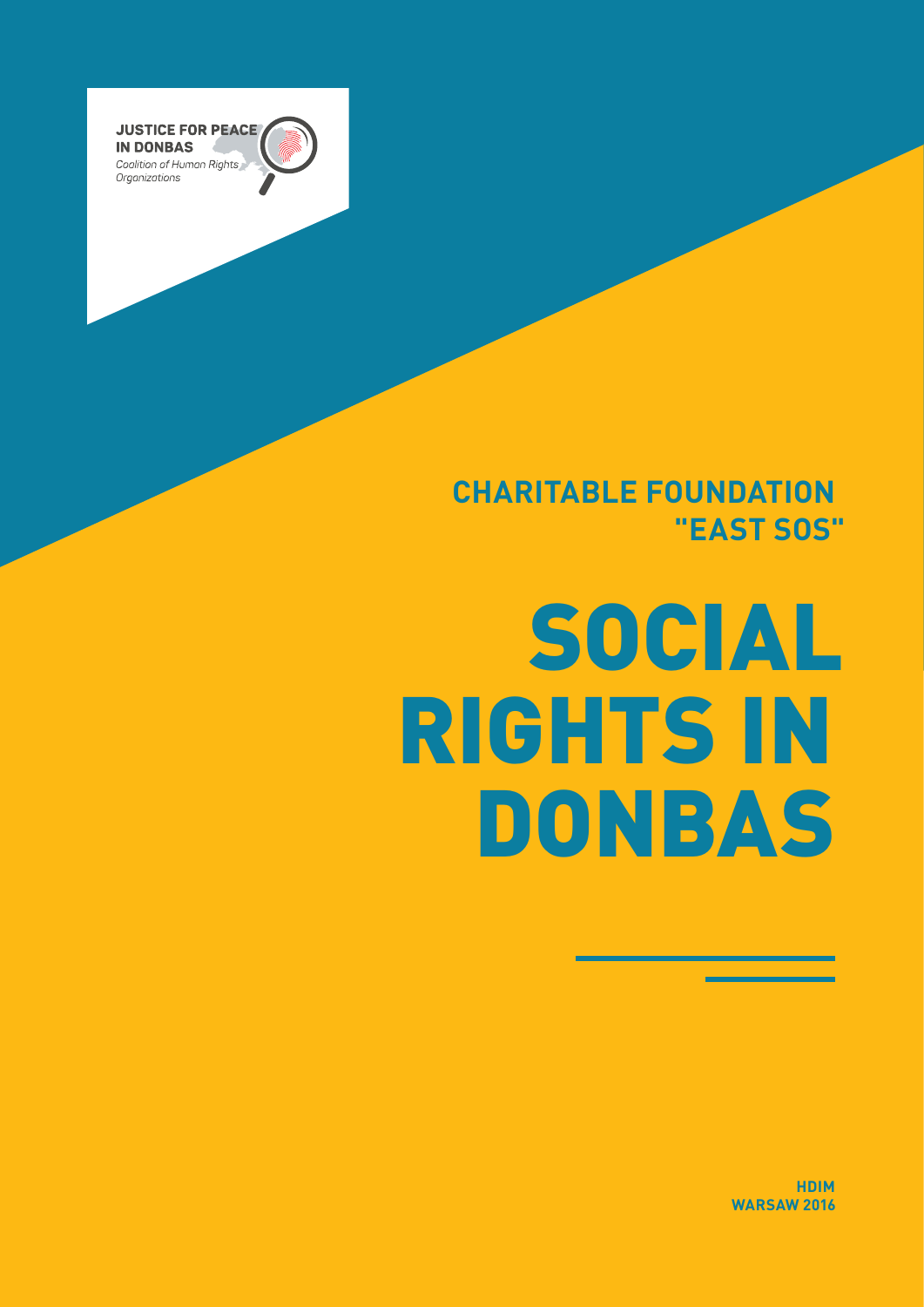# **CONTEXT**

**T**he right to social welfare is one of the fundamental rights guaranteed by both international law and the national legislation of Ukraine. For objective reasons, in 2014 at the very beginning of the military conflict in the east of Ukraine, the social welfare system in the Lugansk and Donetsk regions was virtually paralysed. It was impossible to ensure cash flows and distribution of benefits among social security beneficiaries, as well as the distribution of other payments in areas which were not under the control of the Ukrainian authorities.

In addition, Ukraine was faced with a phenomenon new at the time, i.e. massive internal displacement of people who needed urgent direct assistance (accommodation, food, health care) and social support. These people also needed the resumption of their welfare benefits at new place of residence. However, the restoration processes were greatly hampered, as there was no unified database of recipients of social benefits.

TTTTTE In the implementation of the right to social protection of internally displaced persons ("IDPs") and residents of the temporarily occupied territories of Ukraine was monitored by the Charitable Foundation "East SOS" of the temporarily occupied territories of Ukraine was monitored by the Charitable Foundation "East

- Analysis of the calls received by the legal assistance hotline operated by "East SOS" (1,652 inquiries);
- Analysis of applications filed by IDPs at legal assistance organisations in Kiev, Luhansk region (Severodonetsk, Starobelsk, Rubezhnoye) and Donetsk region (Bakhmut, Mariupol, Krama torsk) (637 applications);
- Analysis of responses to requests for information filed with the Ministry of Social Policy and its structural divisions, the Pension Fund of Ukraine and others.

After more than two years, the public policy of Ukraine has not become more socially oriented or humane towards residents of the non-government controlled areas (NGCA), nor with respect to displaced persons who were forced to flee their homes due to war. Moreover, when exercising their social rights, both those groups face discrimination which, in some cases, is laid down in law. The state continues its systematic social policies involving a "crackdown" on the war-affected population.

# **MONITORING METHODOLOGY**

A separate module of the study monitors the implementation of the internally displaced persons' right to social welfare following the adoption of amendments to the legislation related to social benefits for IDPs.1

The monitoring was conducted by "East SOS" in cooperation with the international organisation "Stabilisation Support Services" (SSS) –Advisors on IDPs in the period from 18 to 31 August 2016 in 17 regions of Ukraine (Vinnitskaya, Dnieprovskaya, Donetskaya, Zaporozhskaya, Ivano-Frankovskaya, Kyivskaya, Luhanskaya, Odesskaya, Poltavskaya, Rovenskaya, Sumskaya, Cherkasskaya, Chernigovskaya, Chernovitskaya, Kharkovskaya, Khersonskaya, Khmelnitskaya) and the city of Kyiv.

During the monitoring period, a total of 242 Departments for Labour and Social Protection of the Population were visited. Monitoring data were collected through direct observation (both external and participant observation), and interviews with IDPs persons as well as employees of departments providing welfare services to IDPs.

# **AUTHORS**



www.vostok-sos.org

### **"JUSTICE FOR PEACE IN DONBAS" COALITION**

The Coalition was established in December 2014 and includes 17 NGOs, mainly from the Ukrainian regions of Donetsk and Luhansk.

#### **The Coalition members are:**

Alchevsk Human Rights Analytical Centre, Centre for Civil Liberties / Euromaidan SOS, Civic Organization "Kharkiv Human Rights Protection Group," Donbas SOS, Donetsk "Memorial," Eastern-Ukrainian Centre for Civic Initiatives, Ecological and Cultural Centre "Bakhmat," Human Rights Centre "Postup" / Vostok SOS, Luhansk Regional Human Rights Centre "Alternative," Luhansk Rights Defence Group, Public Committee for Protection of Constitutional Rights and Freedoms of Citizens, Public Movement "Ochyshchennya," Public Organization "Mirny bereg," "Social Action" Centre NGO, Starobilsk District Public Human Rights Women's Organization "Victoria," Starobilsk Public Organization

<sup>&</sup>lt;sup>1</sup> This is a reference to the Decision of the Cabinet of Ministers No. 365, adopted on 8 June 2016, entitled "On some issues of social benefits payable to internally displaced persons".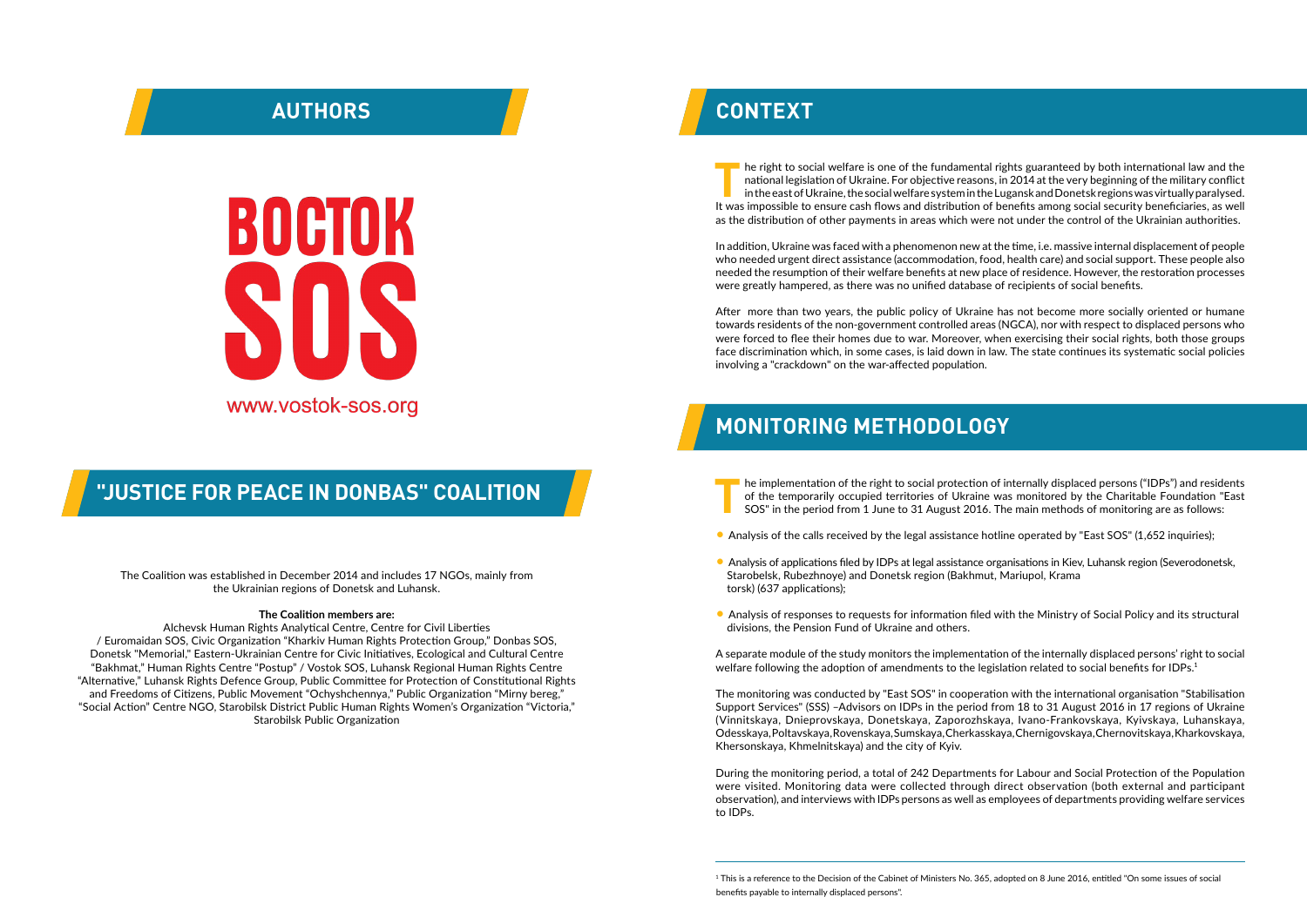### **MONITORING RESULTS**

#### The inhabitants of the temporarily occupied territories are deprived of the possibility to exercise their right to social security until they receive the status of IDPs or until these territories return under the control of Ukraine. 1

In other words, no social benefits, including pensions, are paid to those residents of the Donetsk and Lugansk regions who have not left those regions and have not duly registered as IDPs. Only after receiving the IDP status do the inhabitants of the occupied territories receive an opportunity to restore their social benefits or to apply for them. This contradicts the UN Guiding Principles on Internal Displacement which prohibit forced displacement. The current situation stimulates people to leave their homes only because the state has ceased to pay pensions and other benefits which may be the only source of subsistence for the elderly or for persons with disabilities residing in the temporarily occupied territories

# Internally displaced persons have no possibility to exercise their essential rights due to non-adoption of relevant laws and secondary legislation.

As early as on 14 May 2015, the President of Ukraine signed the law on support for internally displaced children when receiving vocational, technical and higher education. In particular, the law provided for full or partial tuition paid from the central and local budget, preferential long-term loans for education, social grants, and free-of-charge accommodation in dormitories. However, until today, the Cabinet of Ministers of Ukraine has not adopted a targeted programme that would enable those legal provisions to be operational, and no funding for this programme has been allocated for 2016.

A similar situation, i.e. when protection of social rights is declared but not accompanied by a real mechanism for their implementation, also exists with regard to the provision of housing to the IDPs, and the compensation for their housing (which was either lost or damaged as a result of anti-terrorist operations), preferential housing credit for displaced persons etc.

#### Termination of all kinds of social assistance payments<br>to IDPs is a mass-scale phenomenon.

Since February 2016, the Ukrainian Ministry of Social Policy has pursued a policy of reducing the number of IDPs receiving social assistance. Those payments were terminated for various reasons, for example:

- Due to the fact that the IDPs were recorded in the so-called "SSU lists" (those lists contained approx. 500,000 citizens who allegedly either never left the temporarily occupied territory or returned there and, therefore, had to be excluded from all kinds of social assistance).
- Due to the absence of a State Migration Service stamp on IDP's certificates (such mandatory stamps were annulled in January 2016, nevertheless the labour and social protection authorities demanded them until mid-June 2016 and discontinued all kinds of social benefits when such stamp was not present).
- Due to the expiry of the certificate etc. In this case, the reinstatement of payments is a very complicated procedure, whereby the case must be examined by a commission after the IDP's place of residence has been checked by the social workers, possibly accompanied by the police, territorial bodies of the Pension Fund of Ukraine, the State Migration Service and other services. The official purpose of those inspections is to confirm that the IDP actually resides at the address given during the registration. IDPs are not notified of the inspections in advance in almost all regions (76.4%).

II in the course of two and a half years of armed conflict that caused a mass movement of people within the country, the state has not developed policies to provide comprehensive assistance to displaced persons. To this da n the course of two and a half years of armed conflict that caused a mass movement of people within the country, the state has not developed policies to provide comprehensive assistance to displaced persons. To this day, a major role in assisting the affected populations is played by non-governmental organisations, authorities, which have a positive obligation to provide assistance and to protect citizen's rights, including the right to social welfare for those who had to flee from the war.

After a review, documents are sent to local commissions, which are authorised to decide on awarding, extending or reinstating welfare benefits to IDPs. However, the number of applications for the reinstatement of welfare benefits in some regions is many times higher than the number of cases actually reviewed by the commissions. For example, out of 2,351 applications for the reinstatement of welfare benefits in Kremennaya (Luhansk region) only 450 were reviewed by the commission in the course of three sessions, and a positive decision was adopted

only in 247 cases. In one district of Kherson only 170 cases out of 4,517 were processed.

And even after the commission adopts a positive decision, it may happen that payments are not reinstated after their termination, and in some cases (for example, if the IDP's certificate was revoked) social payments can be awarded again only six months after the cessation of payments on condition that all the required procedures have been followed.

#### The control over IDPs by means of regular inspections at their places of residence, restricting their freedom of movement, possible access to data on bank accounts and transactions, as well as restrictions on the choice of bank to be used to receive social benefits (only the state-owned bank is permitted). 4

These measures of the so-called "verification", applied only to IDPs, are discriminatory and deliberately put IDPs in a position that is worse versus other citizens of Ukraine who have not been displaced. Moreover, inspections at places of residence restrict the freedom of movement of IDPs, since if IDPs are absent in their place of residence at the time of inspection, all kinds of welfare benefits may be withdrawn. But, importantly, IDPs are not notified of the date and time of such inspection beforehand.

What is more, IDPs can receive all kinds of social benefits solely to accounts opened in the state-owned 'Oschadbank'. Moreover, a special tariff plan called 'Eastern' was created for IDPs (later renamed into 'My Country'), which, for instance, does not offer the functionality of online payments or transfers from one card to another. On the other hand, it is required that a bank card for an IDP should contain graphic and electronic information as well as a digital signature of its holder. In addition, IDPs are obliged to undergo physical identification in the Oschadbank offices twice a year, otherwise the cards are blocked.

#### **RECOMMENDATIONS**

The following key recommendations can be given with the aim to change the existing situation in respect of the right to social welfare in the case of IDPs and residents of temporarily occupied territories:

• Adopt relevant laws and secondary legislation which will allow IDPs to exercise their rights and, in particular,

- Develop a mechanism—in cooperation with non-governmental organisations—to implement the right to social welfare, including the payment of all types of social assistance, to the residents of temporarily occupied territory of Ukraine.
- the rights to housing and education, etc.
- Restore, with immediate effect, all kinds of social benefits to IDPs.
- Abolish the practice of regular inspections of places where displaced persons live as a condition for awarding or restoring social benefits to IDPs.
- Ensure immediate processing of all applications for the restoration of social benefits filed by IDPs with social welfare departments.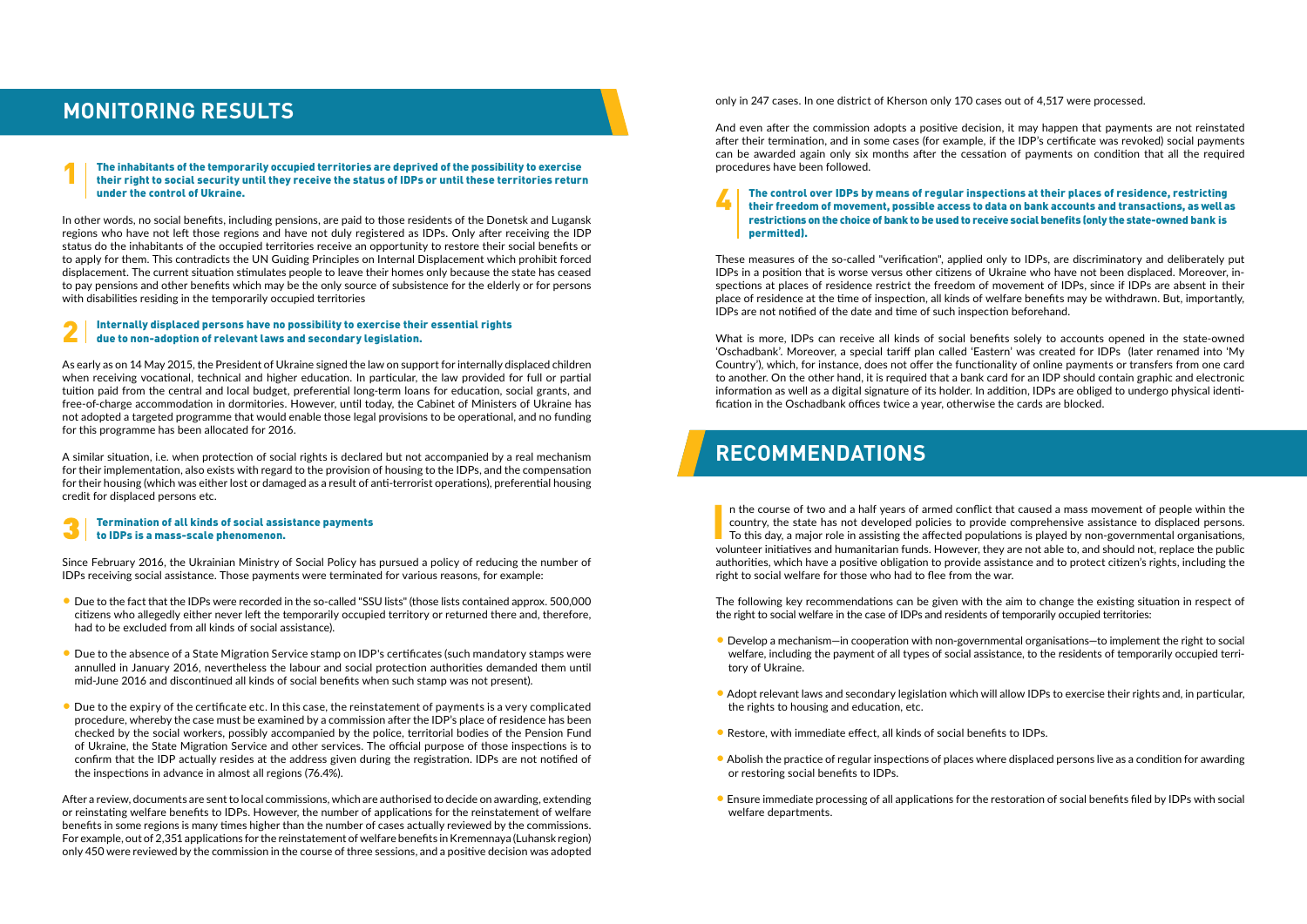**PARTNER ORGANISATIONS**



**MONITORING WAS POSSIBLE THANKS TO THE SUPPORT OF**



**THIS PUBLICATION HAS BEEN SUPPORTED BY**

Auswärtiges Amt

This publication has been supported under the project "European support for effective monitoring of human rights in Eastern Ukraine" implemented by DRA (Berlin) and funded by the German Federal Foreign Office. The conclusions and recommendations of this report are given by the authors and editors of this publication and do not necessarily reflect the views of the German Federal Foreign Office.



**ESTONIAN HUMANITARIAN** ASSISTANCE